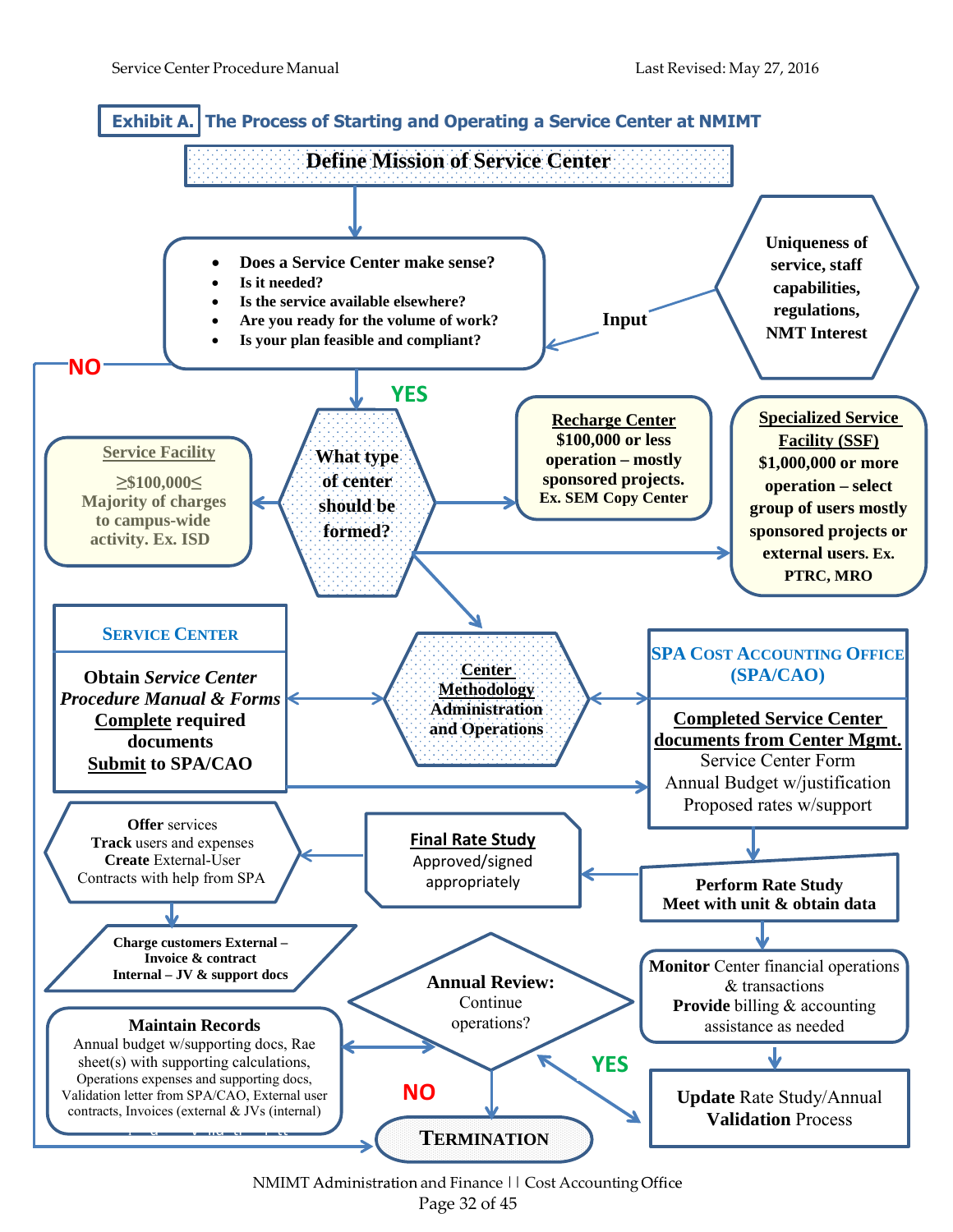| <b>Exhibit B.</b>                                                                                                                                                                                                                                                                                                                                                                                                                                                                                                                                                                                                                                                                                                                                                           |       | <b>Service Center Registration Form</b>                                                                                                             |             |                                                     |  |
|-----------------------------------------------------------------------------------------------------------------------------------------------------------------------------------------------------------------------------------------------------------------------------------------------------------------------------------------------------------------------------------------------------------------------------------------------------------------------------------------------------------------------------------------------------------------------------------------------------------------------------------------------------------------------------------------------------------------------------------------------------------------------------|-------|-----------------------------------------------------------------------------------------------------------------------------------------------------|-------------|-----------------------------------------------------|--|
|                                                                                                                                                                                                                                                                                                                                                                                                                                                                                                                                                                                                                                                                                                                                                                             |       | NEW MEXICO INSTITUTE OF MINING & TECHNOLOGY<br>SPONSORED PROJECTS ADMINISTRATION /COST ACCOUNTING OFFICE<br><b>SERVICE CENTER REGISTRATION FORM</b> |             |                                                     |  |
|                                                                                                                                                                                                                                                                                                                                                                                                                                                                                                                                                                                                                                                                                                                                                                             |       | (Please complete all information and return this form to Cost Accounting Office in Wells Hall Room 4)                                               |             |                                                     |  |
| Service Center Name:                                                                                                                                                                                                                                                                                                                                                                                                                                                                                                                                                                                                                                                                                                                                                        |       |                                                                                                                                                     |             |                                                     |  |
| Initiating Department:                                                                                                                                                                                                                                                                                                                                                                                                                                                                                                                                                                                                                                                                                                                                                      |       |                                                                                                                                                     | SC Fund No: |                                                     |  |
| Service Center Manager                                                                                                                                                                                                                                                                                                                                                                                                                                                                                                                                                                                                                                                                                                                                                      | Title | E-mail address                                                                                                                                      | Phone       | Bldg/Room#                                          |  |
| Attach a separate sheet, if necessary, to complete any of the following:<br>Description of Activity, including products and/or services and anticipated users (internal vs. external)                                                                                                                                                                                                                                                                                                                                                                                                                                                                                                                                                                                       |       |                                                                                                                                                     |             |                                                     |  |
| Describe the usage base to be used in the rate calculation (i.e., labor hours, number of units processed,<br>machine time, number of users, number of samples, number of copies, pages, etc.):                                                                                                                                                                                                                                                                                                                                                                                                                                                                                                                                                                              |       |                                                                                                                                                     |             |                                                     |  |
| Describe how records of usage will be accumulated and maintained:                                                                                                                                                                                                                                                                                                                                                                                                                                                                                                                                                                                                                                                                                                           |       |                                                                                                                                                     |             |                                                     |  |
| Identify equipment to be used & method of recovery:                                                                                                                                                                                                                                                                                                                                                                                                                                                                                                                                                                                                                                                                                                                         |       |                                                                                                                                                     |             |                                                     |  |
| Before submitting this completed form to the Cost Accounting Office, please also attach an estimated budget<br>(example provided) for a full operating fiscal year of the service center and an illustration of how proposed rates<br>were calculated (If it is proposed that the service center begin operations on a date other than July 1, please also<br>provide a proposal and budget for the part of the year in which the service center will be operating.) Any question<br>regarding the completion of information on this form or on the required attachments may be addressed to the Cost<br>Accounting Office, Wells Hall, Room 4, 835-5781. Cost Accounting Office retains original, fully-executed<br>copy and returns a copy to the Service Center Manager. |       |                                                                                                                                                     |             |                                                     |  |
| <b>Approval Signatures:</b>                                                                                                                                                                                                                                                                                                                                                                                                                                                                                                                                                                                                                                                                                                                                                 |       |                                                                                                                                                     |             |                                                     |  |
| Service Center Manager                                                                                                                                                                                                                                                                                                                                                                                                                                                                                                                                                                                                                                                                                                                                                      |       | <u> 1989 - Johann Stoff, amerikansk politiker (d. 1989)</u>                                                                                         |             |                                                     |  |
| Department Director/Chair                                                                                                                                                                                                                                                                                                                                                                                                                                                                                                                                                                                                                                                                                                                                                   |       | <u> 1980 - Johann Stoff, deutscher Stoffen und der Stoffen und der Stoffen und der Stoffen und der Stoffen und der</u>                              | Date:       |                                                     |  |
| Cost Accountant/SPA                                                                                                                                                                                                                                                                                                                                                                                                                                                                                                                                                                                                                                                                                                                                                         |       |                                                                                                                                                     | Date:       | <u> 1989 - Andrea Station Barbara, amerikan per</u> |  |
| Director of Finance                                                                                                                                                                                                                                                                                                                                                                                                                                                                                                                                                                                                                                                                                                                                                         |       |                                                                                                                                                     | Date:       |                                                     |  |
|                                                                                                                                                                                                                                                                                                                                                                                                                                                                                                                                                                                                                                                                                                                                                                             |       |                                                                                                                                                     | Date:       | <u> 1980 - Johann Barbara, martxa a</u>             |  |
|                                                                                                                                                                                                                                                                                                                                                                                                                                                                                                                                                                                                                                                                                                                                                                             |       |                                                                                                                                                     | Date:       |                                                     |  |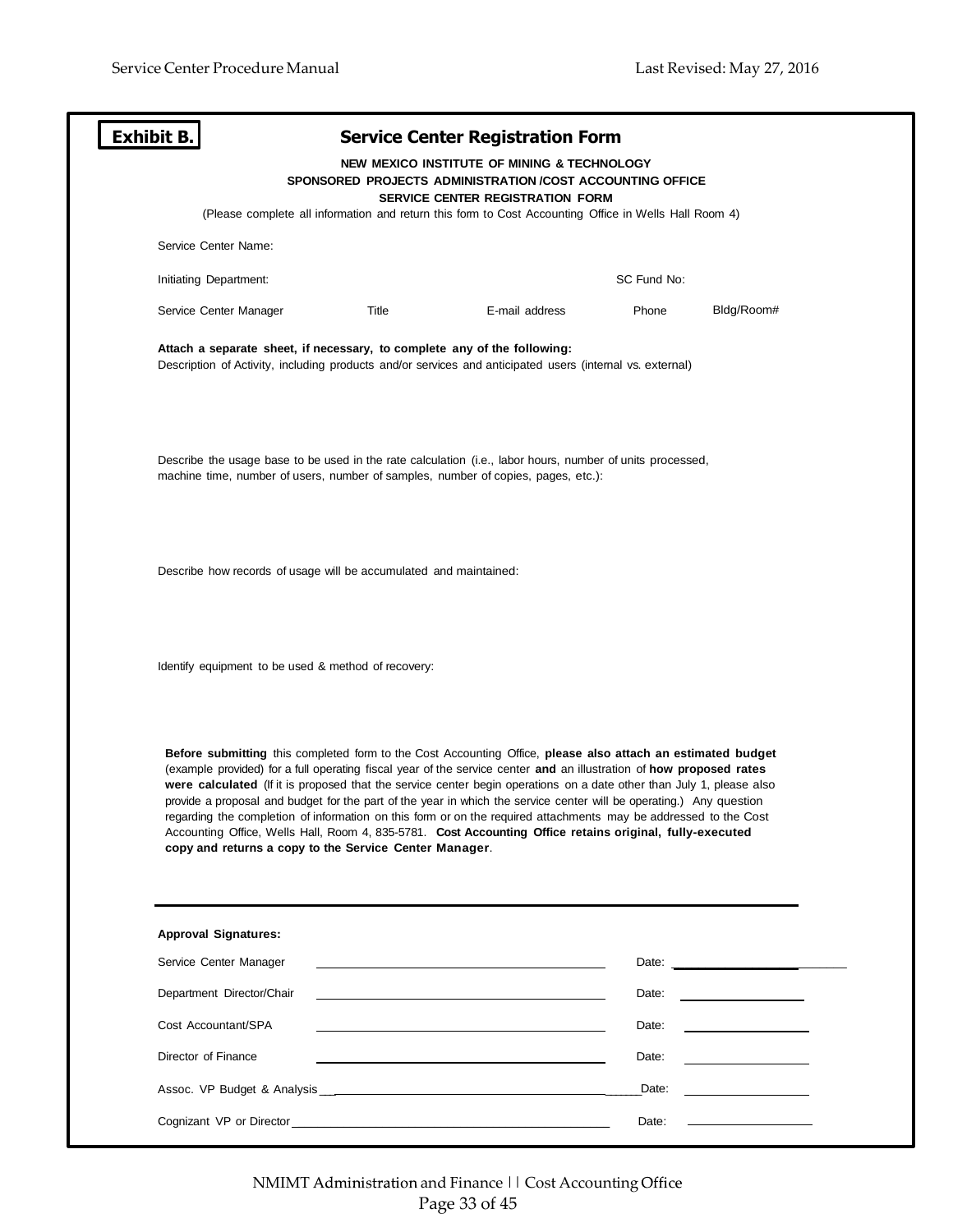# **Exhibit C. Financial Management of Service Centers**

### **SPONSORED PROJECTS ADMINISTRATION /COST ACCOUNTING OFFICE FINANCIAL MANAGEMENT OF SERVICE CENTERS**

## **BILLING RATE COMPUTATION**

A service center rate is the cost per unit of output. Output is the basis used to recover the expenses of the service center. To compute the rate, service centers should use the following equation:

### **Budgeted Expenses +/- Prior Year Under- or Over-Recoveries Budgeted Usage Base**

Budgeted usage base is the volume of work expected to be performed, expressed in units.

The two most commonly used methods to measure activity are:

**Consumption Base** - This type base is used when expenses are directly proportional to how much of a unit of measurement is consumed. For example, if labor and equipment usage costs can be accurately identified as being consumed on an hourly basis, the service center would base its charges on the number of hours of service provided.

**Output Base** - This type of base is used when the costs of the center are most accurately identified by the number of units produced per year. For example, a machine used to test samples where each test requires approximately the same amount of labor might base its charges on number of samples tested.

**Example**: a computer costs approximately \$120,000 per year to operate (total allowable costs) and has an estimated activity level of 1,500 hours per year. This results in a rate of \$120,000 / 1,500 hours = \$80 per hour. If a researcher uses the computer for four hours for a sponsored project, his or her award is charged 4 hours X \$80/hour or \$320. Once the direct cost of \$320 is charged (using a Journal Voucher) to the sponsored project, the cost is subject to the indirect cost terms of the sponsored project. If the indirect cost rate for the sponsored project is 30%, then the total cost of the 4 hours of computer time is \$416 to the awarding agency.  $($ \$320 X 30% = \$96) (\$320 + 96 = \$416)]. The service center receives \$320.

A service center must develop rates so that revenues offset expenses over a reasonable period of time. A service center's surplus or deficit for a given fiscal year should not exceed 10% of annual operating expenses. Any service center with a surplus or deficit greater than 10% of annual expenses at the end of the fiscal year must submit a balance liquidation plan to the Cost Accounting Office. Excess balances should be liquidated within two years.

To the extent that a surplus or deficit is within the break-even range of +/- 10%, that surplus or deficit must be carried forward and the rates adjusted in the following period.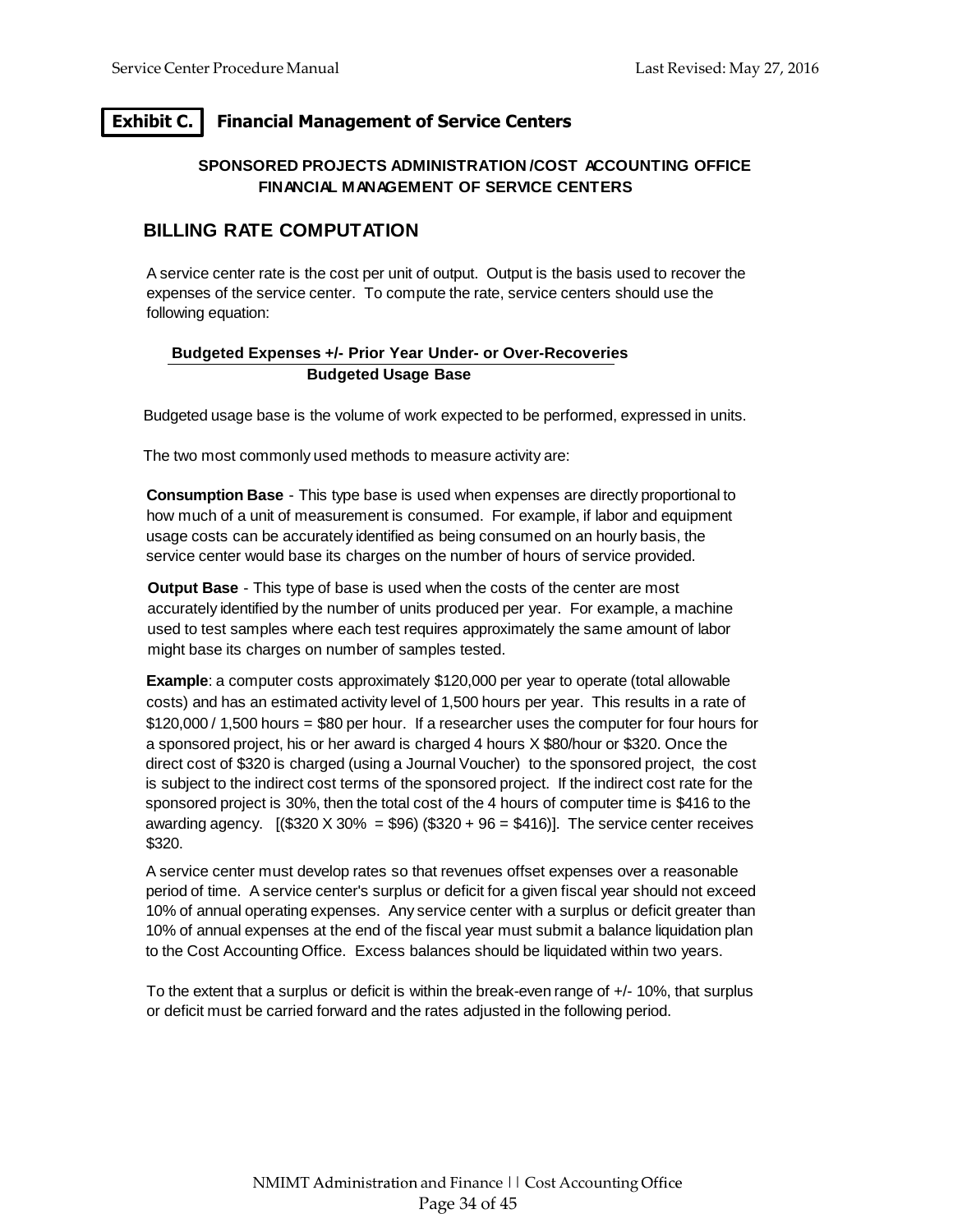### **EXHIBIT C continued Page 2 of 2**

For example, the rates submitted for approval for fiscal year ending June 30, 2008 would be based on the 2008 projected volume and expenses plus/minus under/over recoveries carried forward from the fiscal year ending June 30, 2007.

### **Example 1: Service Center with a Surplus at year end**

\$80/hour was charged for 1,600 hours of actual use in FY2007 resulting in revenue of \$128,000. Total expenses were \$120,000 resulting in a surplus of \$8,000. In FY 2008, costs are anticipated to increase by 5% resulting in a budgeted expense of \$126,000. After subtracting the surplus from FY 2007, the basis for recovery for FY 2008 is

|                       | FY 2007<br>Actual |                               | FY 2008<br><b>Budgeted</b> |
|-----------------------|-------------------|-------------------------------|----------------------------|
| <b>Total Revenue</b>  | \$128,000         | <b>Budgeted Expense</b>       | \$126,000                  |
| <b>Total Expenses</b> | (120,000)         | Less Prior Year Surplus       | (8,000)                    |
| <b>Surplus</b>        | 8,000             | <b>Total Budgeted Expense</b> | \$118,000                  |

Since the surplus for FY 2007 is within +/- 10% ((128,000-120,000)/120,000=6.67%), it will be subtracted from budgeted expenses in FY 2008, thereby reducing the rate. Assuming the hours of use are the same for FY 2008 as they were for FY 2007, then the new rate for FY 2008 should be \$73.75 per billable hour. (\$118,000/1600 hours)

### **Example 2: Service Center with a Deficit at year end**

\$80/hour was charged for 1,600 hours of actual use in FY 2007 resulting in revenue of \$128,000. Total expenses were \$136,000 resulting in a deficit of \$8,000. In FY 2008, costs are anticipated to increase by 4% resulting in a budgeted expense of \$142,800. After adding the deficit amount from FY 2007, the basis for recovery for FY 2008 is \$150,800.

|                       | FY 2007<br>Actual |                                | FY 2008<br><b>Budgeted</b> |
|-----------------------|-------------------|--------------------------------|----------------------------|
| <b>Total Revenue</b>  | \$128,000         | <b>Budgeted Expense</b>        | \$142,800                  |
| <b>Total Expenses</b> | (136,000)         | <b>Plus Prior Year Deficit</b> | 8,000                      |
| Deficit               | (8,000)           | <b>Total Budgeted Expense</b>  | \$150,800                  |

Since the deficit for FY 2007 is within +/- 10% [(128,000-136,000)/136,000=6%], it will be added to budgeted expenses in FY 2008, thereby increasing the rate. Assuming the hours of use are the same for FY 2008 as they were for FY 2007, then the new rate for FY 2008 should be \$94.25 per billable hour. (\$150,800/1,600 hours)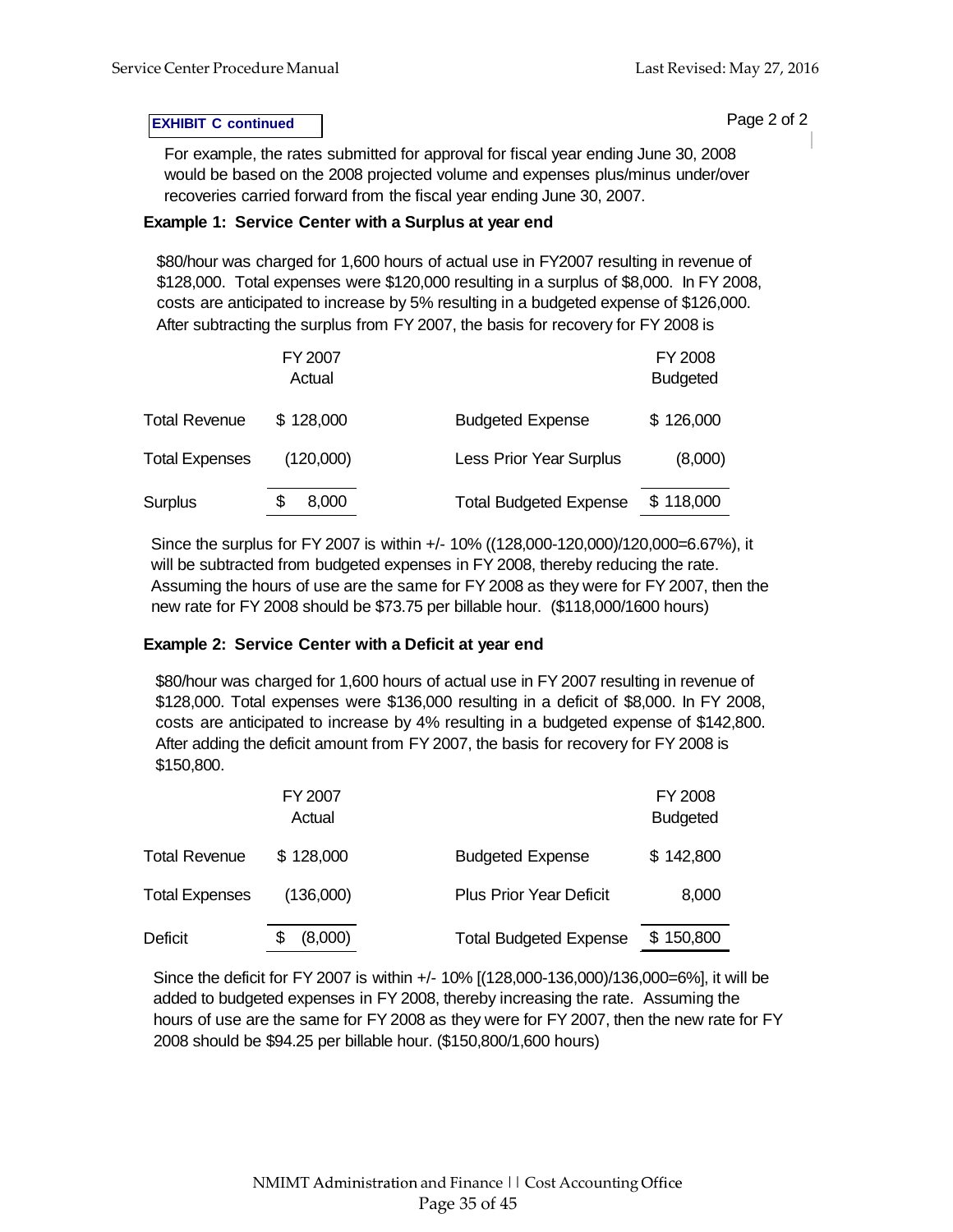## **Exhibit D. Sample Rate Calculations**

## **EXHIBIT D** NEW MEXICO TECH SPONSORED PROJECTS ADMINISTRATION /COST ACCOUNTING OFFICE SAMPLE RATE CALCULATIONS

The following examples provide a general overview of two common approaches to calculating service center rates. The "**consumption**" approach should be used in more labor intensive situations, while the "**output**" approach is used to equitably distribute costs of a common measurable product. It is important that the selected activity base relate directly with the elements of the operation that drive costs (i.e. labor or output) to keep rate calculations as simple as possible while yielding reasonable and consistent results.

#### **EXAMPLE 1: ESTIMATING LABOR HOURS (CONSUMPTION)**

A machine shop estimates that total expenses for the next year will be \$225,000. Given that there are 2 full time and 1 half time employees working in this service center and that the operations run Monday through Friday during normal University business hours, the following method could be used to develop a reasonable rate to be charged, based upon the "consumption" of the machinists' time:

1. Calculate estimated production hours per person @ 100% time:

|          | 37.5 hours/week * 38 academic weeks         | 1.425 hours |
|----------|---------------------------------------------|-------------|
|          | 35.0 hours/week * 14 non-academic weeks     | 490 hours   |
|          |                                             |             |
| Subtotal |                                             | 1,915 hours |
|          |                                             |             |
| Less:    | Vacation (22 days * 7.37 hours/day)         | 162 hours   |
|          | Holidays (10 days * 7.37 hours/day)         | 74 hours    |
|          | Estimated contingency for sick and          |             |
|          | down time (10 days * 7.37 hours/day)        | 74 hours    |
|          |                                             |             |
|          | Total estimated production hours per person | 1.605       |
|          |                                             |             |

2. Multiply times the number of employees:

Number of employees =  $2.5 * 1,605$  hours/year  $4,013$  billable hours

3. Divide total estimated annual costs of operation by the number of billable hours to arrive at an hourly rate:

> **Consumption Rate =**  $\frac{$225,000}{$4,013}$  **Billable Hours 56.07 per hour**

#### **EXAMPLE 2: ESTIMATING UNIT COST (OUTPUT APPROACH)**

A department/research center with several copiers determines that the total cost of operating the machines for a year is \$72,000 and that 1.2 million copies are made by various users. The method below may be used to determine a unit cost per copy to charge users:

Unit Cost = 
$$
\frac{\$72,000}{1,200,000}
$$
Total Costs  $\$$  0.06 per copy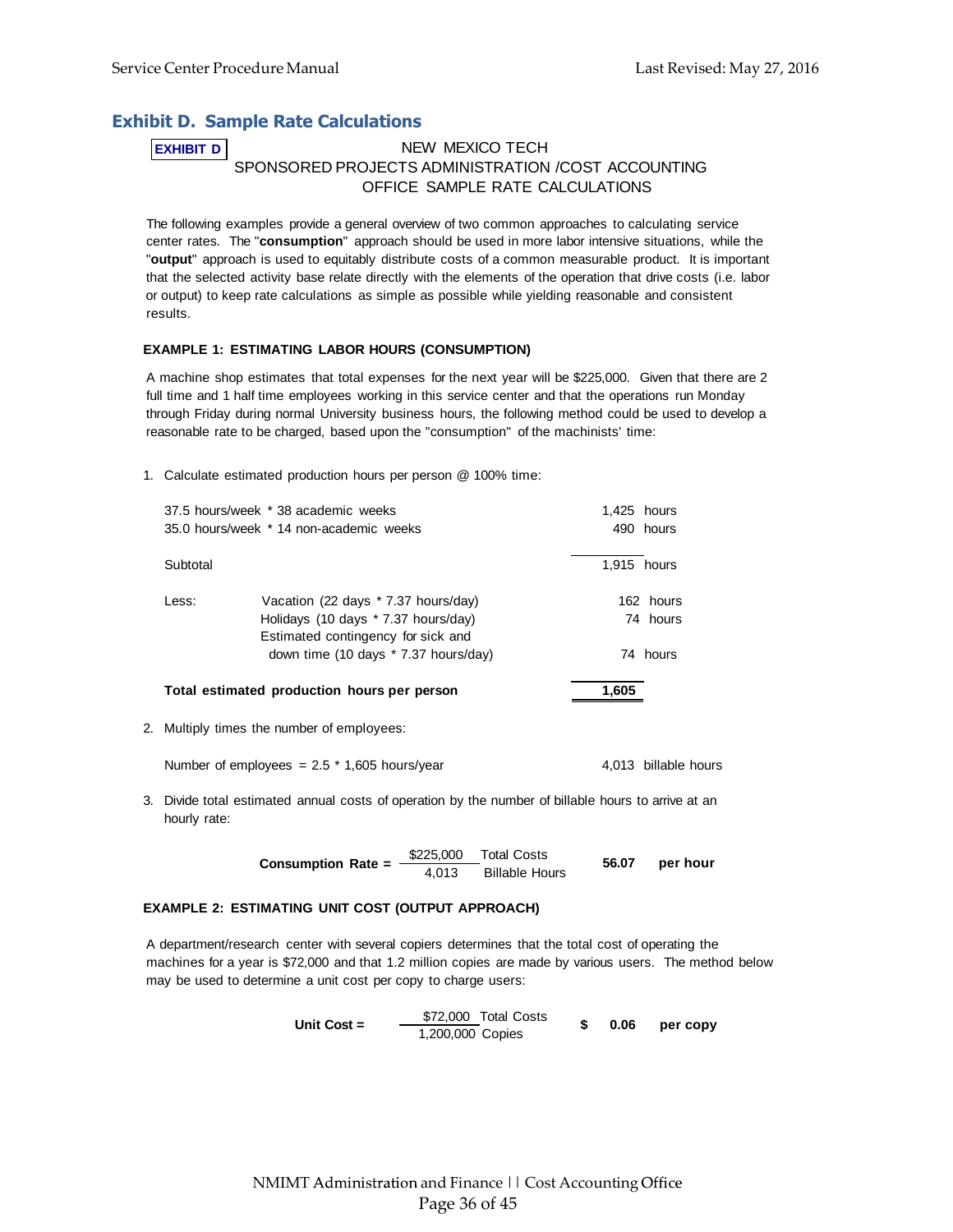| <b>EXHIBIT D1</b>                                                                                |                                                                                                                                                        | Fund 270555 - Machine Shop<br><b>Proposed Budget &amp; Rates</b><br>FY 2010 |                              |                        |          |                                   |
|--------------------------------------------------------------------------------------------------|--------------------------------------------------------------------------------------------------------------------------------------------------------|-----------------------------------------------------------------------------|------------------------------|------------------------|----------|-----------------------------------|
| User                                                                                             | machine<br>hours                                                                                                                                       | Cost of<br><b>Operations</b>                                                | Cost per<br><b>Base Hour</b> | Indirect<br>Cost (IDC) |          | Charge Per<br><b>Machine Hour</b> |
| Base - Internal User                                                                             | 4,014                                                                                                                                                  | \$<br>225,000.00                                                            | \$<br>56.06                  | \$<br>÷                | \$       | 56.06                             |
| Base + IDC<br>Plus FMV Adj.<br><b>External User Cost</b>                                         |                                                                                                                                                        |                                                                             | \$<br>56.06                  | \$<br>22.03            | \$<br>\$ | 78.09<br>11.91<br>90.00           |
| <b>Production Hours</b>                                                                          |                                                                                                                                                        | <b>Hours</b>                                                                |                              | Pe ople                |          |                                   |
| 37.5 hours/week * 38 academic weeks<br>35.0 hours/week * 14 non-academic weeks                   |                                                                                                                                                        | 1,425<br>490                                                                |                              |                        |          |                                   |
| Subtotal                                                                                         |                                                                                                                                                        | 1,915                                                                       |                              |                        |          |                                   |
| Less:                                                                                            | Vacation (22 days * 7.37 hours/day)<br>Holidays (10 days * 7.37 hours/day)<br>Estimated contingency for sick and<br>down time (10 days * 7.37 hours/da | 162<br>74<br>74                                                             |                              |                        |          |                                   |
| Estimated production hours/person                                                                |                                                                                                                                                        | 1,605                                                                       | times                        | 2.5                    |          | 4,013.65                          |
| <b>Costs of Operation:</b>                                                                       |                                                                                                                                                        |                                                                             |                              |                        |          |                                   |
| Student labor - routine paperwork/support (100 hrs * \$7.5/hr = \$750+2%FB) \$                   |                                                                                                                                                        |                                                                             | 765.00                       |                        |          |                                   |
| Labor (2 full-time and 1 half-time machinests) $+$ fringe benefits                               |                                                                                                                                                        |                                                                             | 99,235.00                    |                        |          |                                   |
| <b>Materials</b>                                                                                 |                                                                                                                                                        |                                                                             | 30,000.00                    |                        |          |                                   |
| Maintenance & Repairs                                                                            |                                                                                                                                                        |                                                                             | 50,000.00                    |                        |          |                                   |
| Travel & training                                                                                |                                                                                                                                                        |                                                                             | 15,000.00                    |                        |          |                                   |
| Depreciation                                                                                     |                                                                                                                                                        |                                                                             | 30,000.00                    |                        |          |                                   |
| Total proposed operating costs for FY2010                                                        |                                                                                                                                                        |                                                                             | 225,000.00                   |                        |          |                                   |
| * FMV = Fair Market Value                                                                        |                                                                                                                                                        |                                                                             |                              |                        |          |                                   |
| # External user is one who can not supply a NMT index/fund number to charge for the transaction. |                                                                                                                                                        |                                                                             |                              |                        |          |                                   |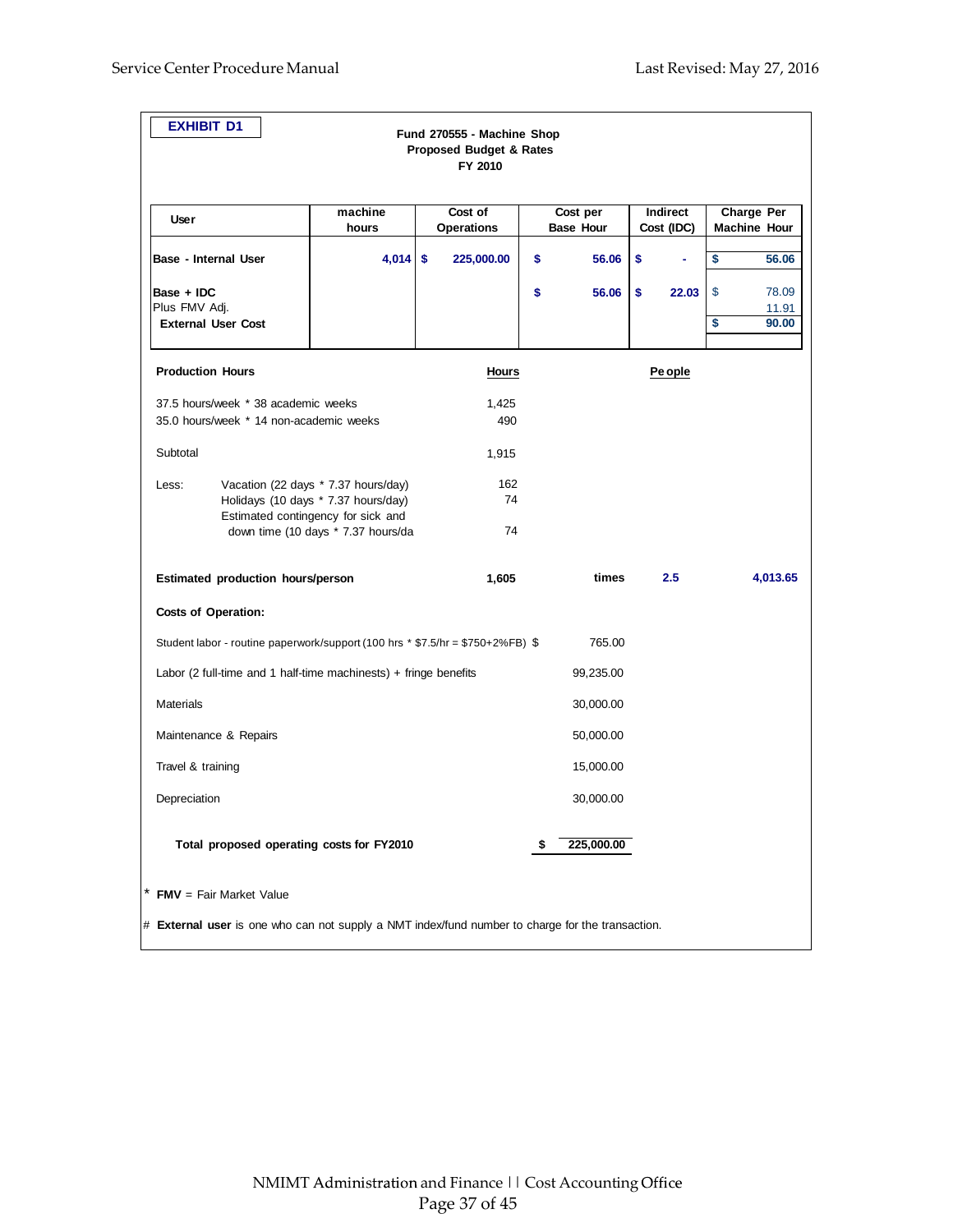$\blacksquare$ 

|             | <b>EXHIBIT D2</b>                                                                                |           |                  |         | Fund 270555 - By-the-Page Service Center |                   |                 |                                            |               |
|-------------|--------------------------------------------------------------------------------------------------|-----------|------------------|---------|------------------------------------------|-------------------|-----------------|--------------------------------------------|---------------|
|             |                                                                                                  |           |                  | FY 2010 | <b>Proposed Budget &amp; Rates</b>       |                   |                 |                                            |               |
|             |                                                                                                  |           |                  |         |                                          |                   |                 |                                            |               |
|             | <b>User</b>                                                                                      | # of      | <b>Assistant</b> |         | <b>Materials</b>                         | Cost              | <b>Indirect</b> |                                            | Cost per      |
|             |                                                                                                  | pages     | Cost             |         | Cost                                     | <b>Recovery</b>   | Cost (IDC)      |                                            | <b>Sample</b> |
|             | <b>Internal Unassisted</b>                                                                       | 600,000   | \$               |         | \$0.04                                   | \$24,525.00       |                 | \$                                         | 0.04          |
|             | <b>Internal Assisted</b>                                                                         | 590,000   | \$<br>0.04       | \$      | 0.04                                     | \$46,683.75       |                 | \$                                         | 0.08          |
|             | <b>External Assisted</b>                                                                         | 10,000    | \$<br>0.04       | \$      | 0.04                                     | \$<br>791.25      | \$<br>214.43    | \$                                         | 0.10          |
| $\ast$<br># | Plus FMV Adj.<br><b>External User Cost</b>                                                       |           |                  |         |                                          |                   |                 | \$<br>$\overline{\boldsymbol{\mathsf{s}}}$ | 0.05<br>0.15  |
|             |                                                                                                  |           |                  |         |                                          |                   |                 |                                            |               |
|             | Est. annual samples:                                                                             | 1,200,000 |                  |         |                                          | \$72,000.00       |                 |                                            |               |
|             |                                                                                                  |           |                  |         |                                          |                   |                 |                                            |               |
|             | <b>Assisted Jobs</b>                                                                             |           |                  |         |                                          | User Type         | #               |                                            | Cost          |
|             | Two students $(3000 \text{ hrs} * $7.5/\text{hr} = $750+2\% \text{FB})$                          |           |                  | \$      | 22,950                                   | <b>Assisted</b>   | 600,000 \$      |                                            | 0.038         |
|             | All jobs (including assisted jobs)                                                               |           |                  |         |                                          |                   |                 |                                            |               |
|             | Routine labor (1600 hrs * \$10 = \$5,000+23%FB)                                                  |           |                  |         | 21,120                                   |                   |                 |                                            |               |
|             | Paper (\$5/reem of 500 pages)                                                                    |           |                  |         | 12,000                                   |                   |                 |                                            |               |
|             | Software upgrades                                                                                |           |                  |         | 900                                      |                   |                 |                                            |               |
|             | ISD Charges $[(14 + 24) \times 12]$ time 3 connections                                           |           |                  |         | 1,368                                    |                   |                 |                                            |               |
|             | ISD long distance                                                                                |           |                  |         | 2,500                                    |                   |                 |                                            |               |
|             | Copier leases                                                                                    |           |                  |         | 11,162                                   |                   |                 |                                            |               |
|             |                                                                                                  |           |                  |         |                                          |                   |                 |                                            |               |
|             |                                                                                                  |           |                  | \$      | 49,050                                   | <b>Unassisted</b> | 1,200,000 \$    |                                            | 0.041         |
|             | Average per sample excluding IDC or FMV<br>(not used as rate - check figures)                    |           |                  | \$      | 72,000                                   | Average           | 1,200,000 \$    |                                            | 0.06          |
|             | $FMV = Fair Market Value$                                                                        |           |                  |         |                                          |                   |                 |                                            |               |
|             | # External user is one who can not supply a NMT index/fund number to charge for the transaction. |           |                  |         |                                          |                   |                 |                                            |               |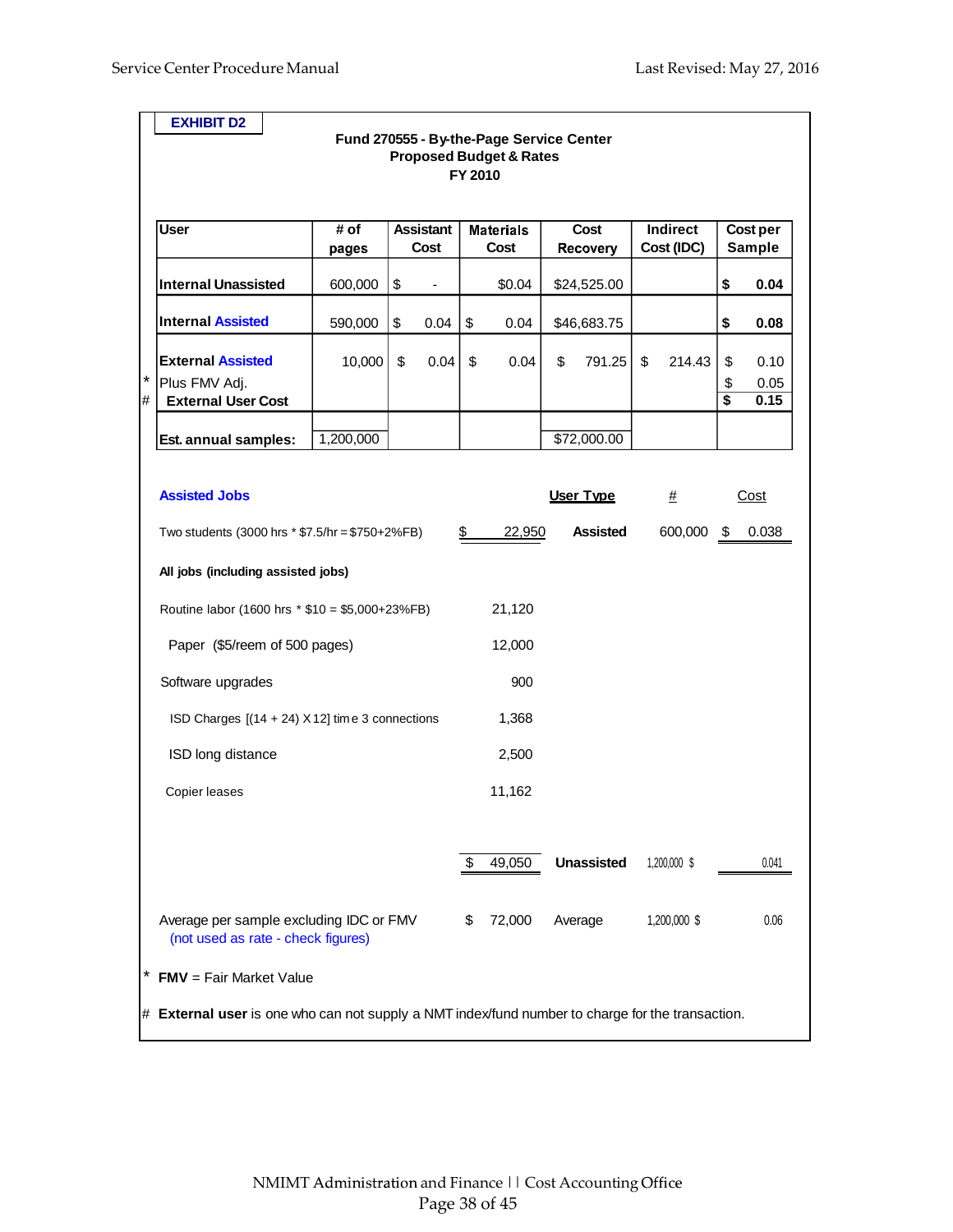| <b>EXHIBIT E</b>                                  | <b>NEW MEXICO TECH</b> |    |          |                            |                |
|---------------------------------------------------|------------------------|----|----------|----------------------------|----------------|
| SPONSORED PROJECTS ADMINISTRATION/COST ACCOUNTING |                        |    |          |                            |                |
| OFFICE ALLOWABLE & UNALLOWABLE COSTS IN RATE      |                        |    |          |                            |                |
|                                                   | <b>CALCULATION</b>     |    |          |                            |                |
|                                                   | <b>External</b>        |    | Federal  | Recharge                   | <b>SSF and</b> |
| Salaries                                          | \$<br>45,000           | \$ | 45,000   |                            |                |
| <b>Fringe Benefits</b>                            | 13,500                 |    | 13,500   |                            |                |
| Materials & Supplies                              | 4,050                  |    | 4,050    | 1                          | 1              |
| Travel                                            | 2,250                  |    | 2,250    |                            |                |
| Insurance                                         | 300                    |    | 300      |                            | 2              |
| Rental or service contracts                       | 500                    |    | 500      |                            |                |
| Other Expenses - Allowable                        | 400                    |    | 400      |                            |                |
| Operations & Maintenance                          | 1,000                  |    | 1,000    |                            | 2              |
| Equipment repair                                  | 1,550                  |    | 1,550    |                            |                |
| Equipment depreciation                            | 2,500                  |    | 2,500    | 3                          | 3              |
| Allocation of related space                       |                        |    |          |                            | $2$ and $4$    |
| Sub Total                                         | \$<br>71,050 \$        |    | 71,050   |                            |                |
| <b>bbA</b>                                        |                        |    |          |                            |                |
| Sales tax if/when applicable                      | 500                    |    |          | 6                          | 6              |
| Amt. Invoiced/JV'ed                               | \$<br>71,550           | \$ | 71,050   |                            |                |
| Less                                              |                        |    |          |                            |                |
| Unallowable Expenses                              |                        |    | (10,000) | 5                          | 5              |
| Sales tax if/when applicable                      | (500)                  |    |          | 6                          | 6              |
| <b>Cost of Operation</b>                          | 71,050                 |    | 61,050   |                            |                |
| <b>Estimated units of service</b>                 | 1,550                  |    | 1,550    | $\overline{7}$             | $\overline{7}$ |
| <b>External User Billing Rate</b>                 | \$<br>46               |    |          | (Cost of Operation divided |                |
| Internal/Federal Billing Rate                     |                        | S  | 39       | by Units of Service)       |                |

## **Exhibit E: Allowable and Unallowable Costs in Rate Calculation**

**Indirect Cost:**

> **Indirect cost is generated at the time the restricted fund burdens MTDC.**

> **For External Users, call the Cost Accounting Office to find out what rate to use.**

#### **Notes:**

**1** Materials & supplies used, not "excess"

- **2** University-wide service facilities & specialized service facilities only
- **3** Equipment purchased with federal funds or included in NMIMT's indirect cost calculation must be excluded from the service center rate. If the equipment is recovered through the service center, Capital Reserve funds will be established for future replacement or upgrade of equipment. The transfer will be equivalent to the amount included in the rate for depreciation/usage.
- **4** When burdening the SSF with space related costs, identify square feet occupied by the SSF. If SSF space is not identified to the SSF, the SSF space should be assigned to OIA.
- **5** Unallowable expenses include advertising of services/products, alcoholic beverages, bad debts, entertainment, fines and penalties, goods or services not related to the service center.
- **6** When applicable, gross receipts (sales) tax must be charged to outside parties. Also, revenue from outside parties may have Unrelated Business Income Tax (UBIT) implications. These charges are included on the invoice, but excluded for rate determination.
- **7** Typical units: machine time, hours of labor, number of users, number of samples pieces of glassware, pages, etc.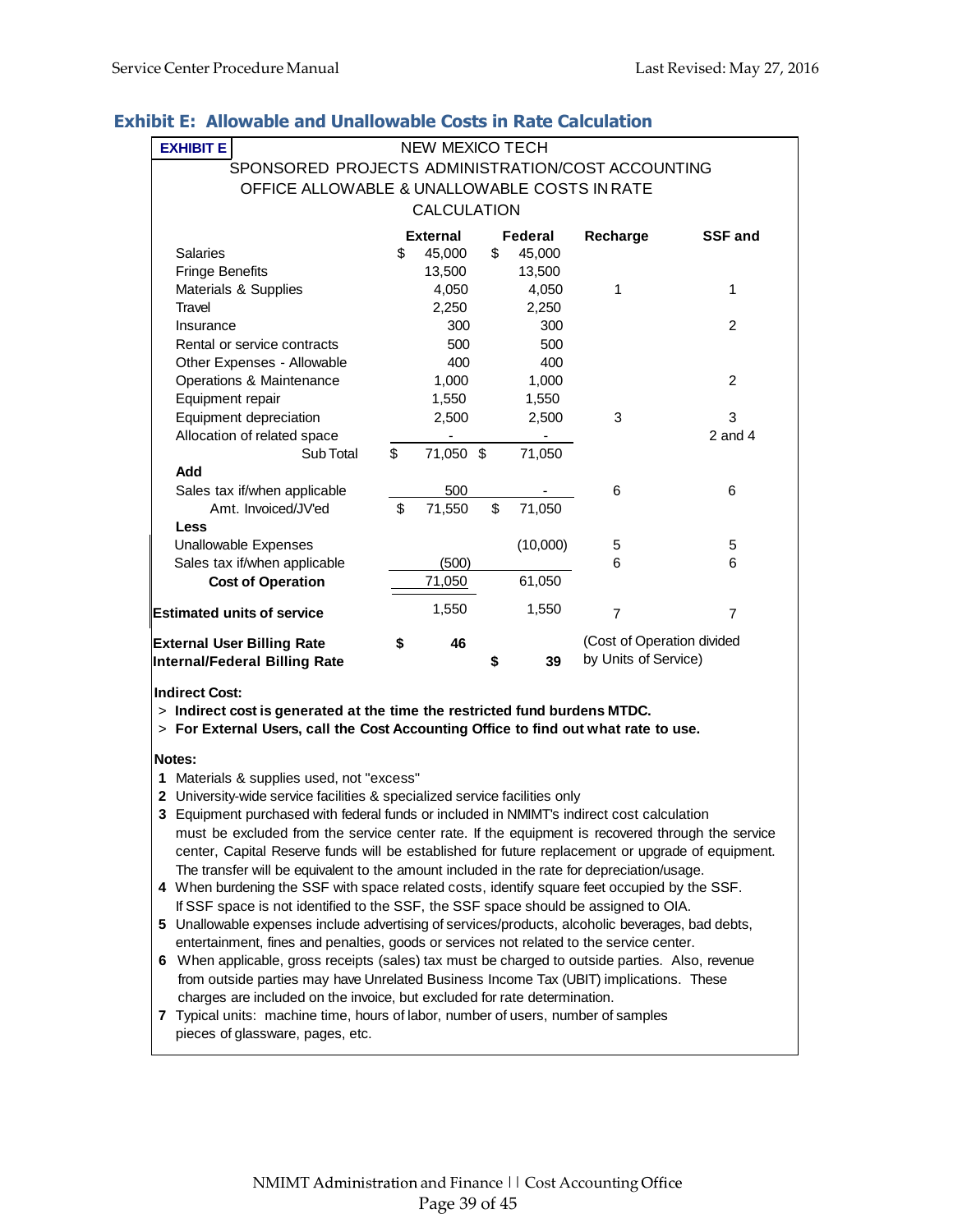# **Exhibit F: Operating Report – Blank**

| <b>Service Center Name:</b><br><b>Responsible Department:</b><br><b>Annual Operating Report: From:</b>                                                                                                                                               |                                                    |               |                               |             |                        |  |
|------------------------------------------------------------------------------------------------------------------------------------------------------------------------------------------------------------------------------------------------------|----------------------------------------------------|---------------|-------------------------------|-------------|------------------------|--|
|                                                                                                                                                                                                                                                      |                                                    |               |                               |             |                        |  |
|                                                                                                                                                                                                                                                      |                                                    |               |                               |             |                        |  |
|                                                                                                                                                                                                                                                      |                                                    |               |                               | To:         |                        |  |
| Income:                                                                                                                                                                                                                                              |                                                    |               |                               |             |                        |  |
| <b>External Billings</b>                                                                                                                                                                                                                             |                                                    |               |                               |             |                        |  |
| Direct Cost                                                                                                                                                                                                                                          | plus +                                             | \$            |                               |             |                        |  |
| Indirect Cost                                                                                                                                                                                                                                        |                                                    |               | minus                         |             |                        |  |
| <b>GGRT</b>                                                                                                                                                                                                                                          |                                                    |               | minus                         |             |                        |  |
| <b>FRV</b>                                                                                                                                                                                                                                           | minus -                                            |               |                               |             |                        |  |
|                                                                                                                                                                                                                                                      | <b>Total External</b>                              | $\$\$         |                               |             |                        |  |
| <b>Internal Billings</b>                                                                                                                                                                                                                             |                                                    |               |                               |             |                        |  |
| NMT Internal Departments plus +                                                                                                                                                                                                                      |                                                    | \$            |                               |             |                        |  |
| Federal Awards                                                                                                                                                                                                                                       |                                                    |               | plus                          | $\ddot{}$   |                        |  |
| Non-Federal Awards                                                                                                                                                                                                                                   |                                                    |               | plus +                        |             |                        |  |
| Project Funds                                                                                                                                                                                                                                        | plus $+$                                           |               |                               |             |                        |  |
| Subsidy (if appropriate)                                                                                                                                                                                                                             | plus                                               |               | $\sim 100$                    |             |                        |  |
|                                                                                                                                                                                                                                                      | <b>Total Internal</b>                              | $\frac{1}{2}$ |                               |             |                        |  |
| <b>Total Income</b>                                                                                                                                                                                                                                  |                                                    |               |                               |             | \$                     |  |
| <b>Expenses:</b>                                                                                                                                                                                                                                     |                                                    |               |                               |             |                        |  |
| <b>Salaries</b>                                                                                                                                                                                                                                      | plus +                                             |               |                               |             |                        |  |
| Fringe Benefits                                                                                                                                                                                                                                      |                                                    |               | plus                          | $\ddot{}$   |                        |  |
| Materials & Supplies                                                                                                                                                                                                                                 |                                                    |               | plus                          | $\mathbf +$ |                        |  |
| <b>Services</b>                                                                                                                                                                                                                                      |                                                    |               | plus +                        |             |                        |  |
| Travel                                                                                                                                                                                                                                               | plus                                               |               |                               | +           |                        |  |
| Other Direct<br><u>and the community of the community of the community of the community of the community of the community of the community of the community of the community of the community of the community of the community of the community</u> | plus                                               |               |                               | +           |                        |  |
| Other Direct                                                                                                                                                                                                                                         |                                                    | plus          |                               | +           |                        |  |
| <b>Subcontracts</b>                                                                                                                                                                                                                                  |                                                    |               | plus                          | +           |                        |  |
| <b>External Rentals</b>                                                                                                                                                                                                                              |                                                    | plus          |                               | +           |                        |  |
| Equipment (Depreciation Only) plus +                                                                                                                                                                                                                 |                                                    |               |                               |             |                        |  |
| <b>Total Expenses</b>                                                                                                                                                                                                                                |                                                    |               |                               |             | \$                     |  |
| <b>New Operating (Surplus)Deficit</b>                                                                                                                                                                                                                |                                                    |               | $\frac{\text{S}}{\text{S}}$ . |             |                        |  |
| Service Center Fund:                                                                                                                                                                                                                                 |                                                    |               |                               |             |                        |  |
| Contact Person:                                                                                                                                                                                                                                      | <u> 1990 - John Stein, Amerikaansk politiker (</u> |               |                               |             | Office/Cell Telephone: |  |
| E-mail:<br>Location Address:                                                                                                                                                                                                                         |                                                    |               |                               |             |                        |  |
| Notes:                                                                                                                                                                                                                                               |                                                    |               |                               |             |                        |  |
|                                                                                                                                                                                                                                                      |                                                    |               |                               |             |                        |  |
|                                                                                                                                                                                                                                                      |                                                    |               |                               |             |                        |  |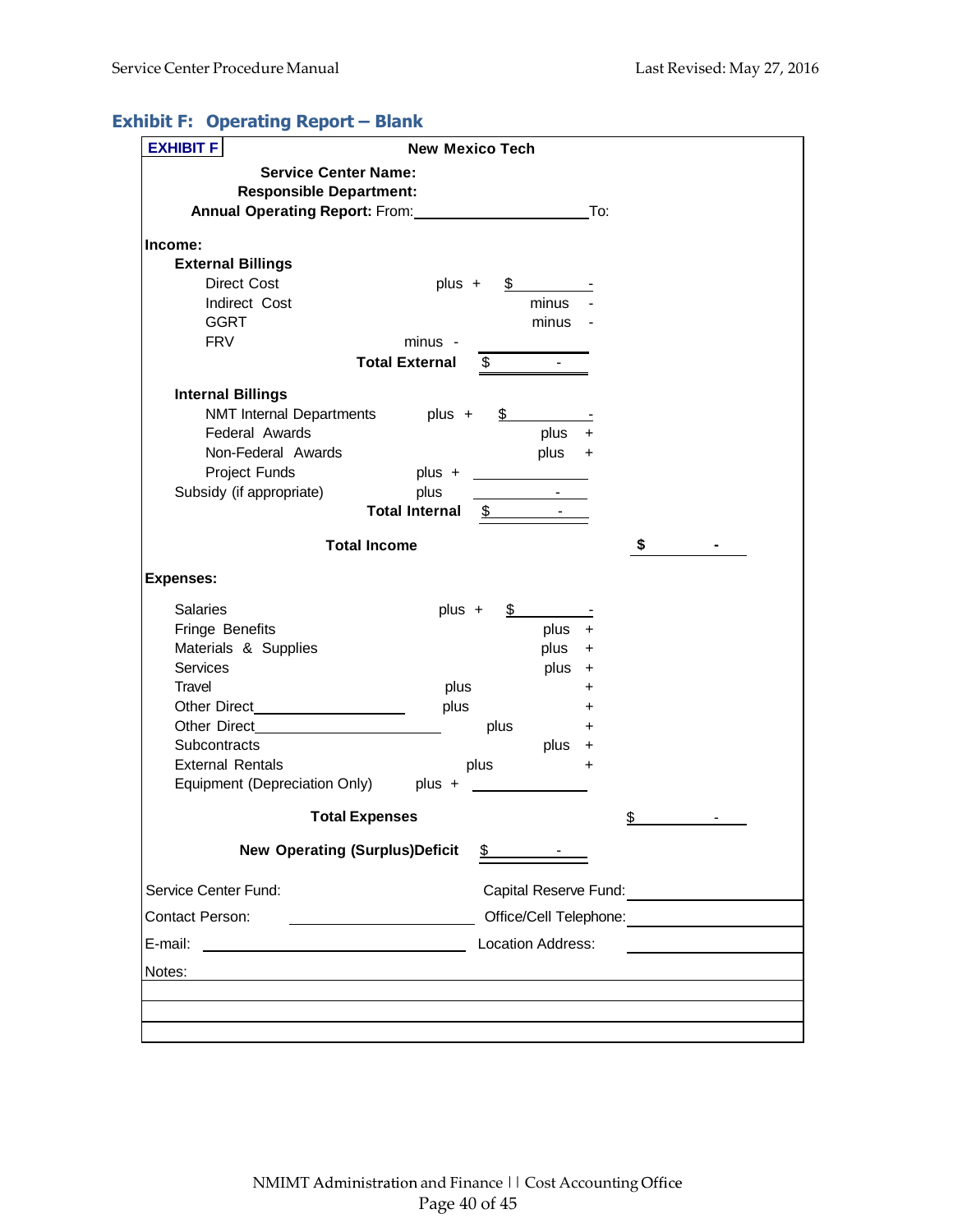| <b>EXHIBIT F1</b>                                           |                       | <b>New Mexico Tech</b>                                                          |                 |
|-------------------------------------------------------------|-----------------------|---------------------------------------------------------------------------------|-----------------|
| <b>Service Center Name:</b>                                 |                       | <b>Biology Research Lab</b>                                                     |                 |
| Responsible Department: Biology Department                  |                       |                                                                                 | Annual          |
| <b>Operating Report:</b>                                    | From: April 1, 2010   | To:                                                                             | April 30, 2010  |
|                                                             |                       |                                                                                 |                 |
| Income:                                                     |                       |                                                                                 |                 |
| <b>External Billings</b>                                    |                       |                                                                                 |                 |
| <b>Direct Cost</b>                                          | $plus +$              | \$<br>293.60                                                                    |                 |
| <b>Indirect Cost</b>                                        | minus -               | (78.60)                                                                         |                 |
| <b>GGRT</b>                                                 | minus -               | (10.00)                                                                         |                 |
| <b>FRV</b>                                                  | minus -               | (5.00)                                                                          |                 |
|                                                             | <b>Total External</b> | \$<br>200.00                                                                    |                 |
| <b>Internal Billings</b>                                    |                       |                                                                                 |                 |
| NMT Internal Departm                                        | $plus +$              | \$800.00                                                                        |                 |
| <b>Federal Awards</b>                                       | plus +                | 1,000.00                                                                        |                 |
| Non-Federal Awards                                          | plus +                | 1,200.00                                                                        |                 |
| Project Funds                                               | $plus +$              | 200.00                                                                          |                 |
| Subsidy (if appropriate)                                    |                       |                                                                                 |                 |
|                                                             | <b>Total Internal</b> | \$<br>3,200.00                                                                  |                 |
|                                                             |                       |                                                                                 |                 |
|                                                             | <b>Total Income</b>   |                                                                                 | \$<br>3,400.00  |
| <b>Expenses:</b>                                            |                       |                                                                                 |                 |
| <b>Salaries</b>                                             | plus +                | 1,500.00<br>$\mathbb{S}$                                                        |                 |
| <b>Fringe Benefits</b>                                      | $plus +$              | 345.00                                                                          |                 |
| Materials & Supplies                                        | plus +                | 800.00                                                                          |                 |
| Services                                                    | $plus +$              | 100.00                                                                          |                 |
| Travel                                                      | $plus +$              | 500.00                                                                          |                 |
|                                                             | $plus +$              | 20.00                                                                           |                 |
| Other Direct <b>Communist Communist Communist Communist</b> | plus                  | $\ddot{}$                                                                       |                 |
|                                                             | Subcontracts          |                                                                                 |                 |
|                                                             | plus $+$              |                                                                                 |                 |
| <b>External Rentals</b>                                     | plus                  | $\ddot{}$                                                                       |                 |
|                                                             | _ Equipment           | (Depreciation                                                                   |                 |
| Only)                                                       | $plus +$              | 65.00                                                                           |                 |
|                                                             |                       |                                                                                 |                 |
| <b>Total Expenses</b>                                       |                       |                                                                                 | 3,330.00<br>\$  |
| <b>New Operating (Surplus) Deficit</b>                      |                       | \$<br>(70.00)                                                                   |                 |
| <b>Contact Person:</b>                                      | Dr. I. C. Bugs        | Office/Cell Telephone:                                                          | 555-5555        |
| E-mail:<br>icbugs@nmt.edu                                   |                       | Location Address:                                                               | Bio Bldg Rm 555 |
|                                                             |                       | The suplus is minor so there will be no change in rates for FY11. We anticipate |                 |
| Notes:<br>about the same level of users and expenses.       |                       |                                                                                 |                 |
|                                                             |                       |                                                                                 |                 |
|                                                             |                       |                                                                                 |                 |
|                                                             |                       |                                                                                 |                 |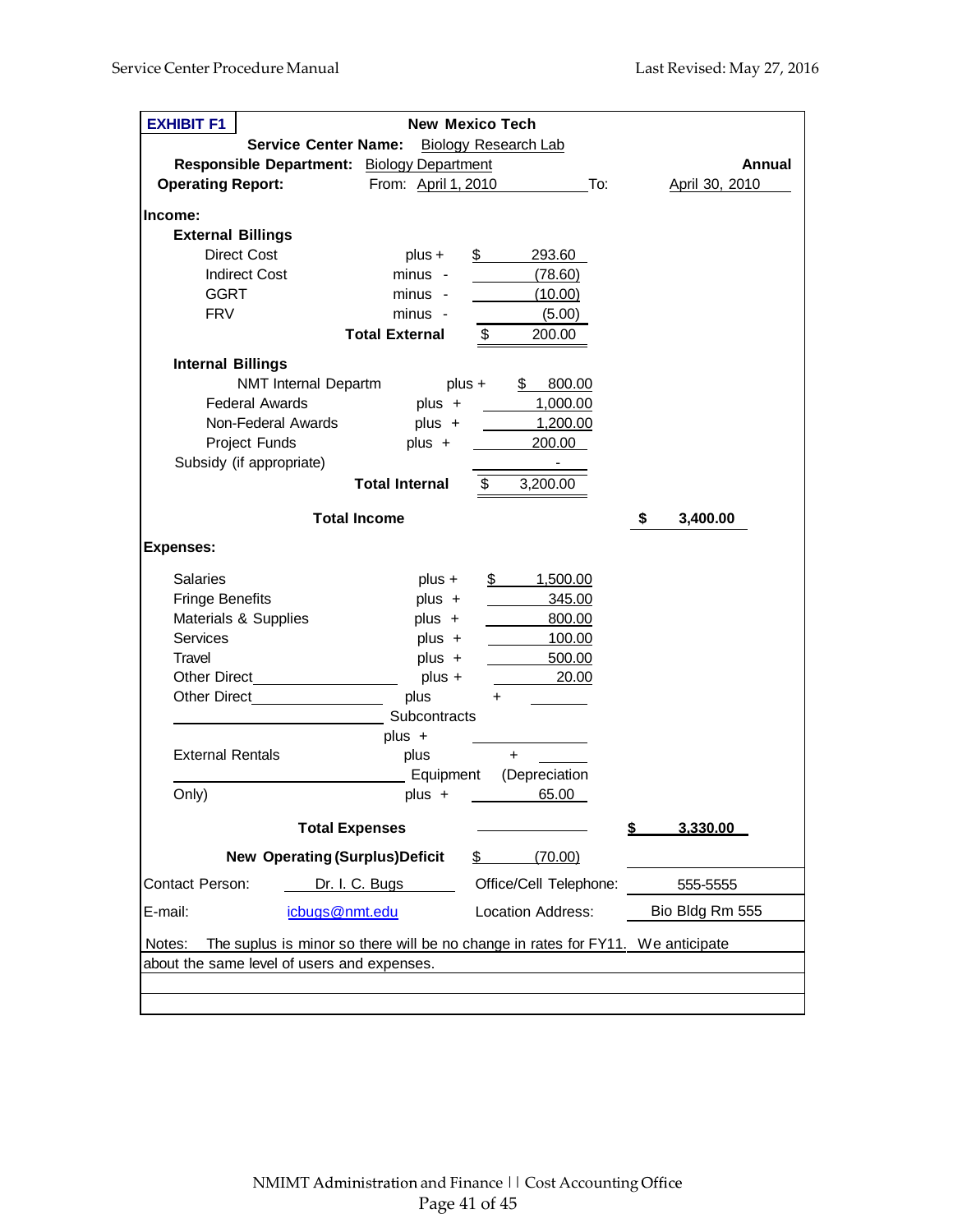# **Exhibit G: Sample JV for Internal Users**

| <b>EXHIBIT G</b>                       |                                                                                                                        |                        |               | Page 1 of 1                  |
|----------------------------------------|------------------------------------------------------------------------------------------------------------------------|------------------------|---------------|------------------------------|
| Rule Code                              |                                                                                                                        |                        |               | Document Number<br>${\bf J}$ |
|                                        |                                                                                                                        | <b>JOURNAL VOUCHER</b> |               | <b>Transaction Date</b>      |
|                                        |                                                                                                                        |                        |               | MO / DAY / YEAR              |
| DESCRIPTION (30 CHARACTERS AND SPACES) |                                                                                                                        |                        |               |                              |
| ORIGINATED BY                          | <u> 1989 - Andrea Maria II, martin a fara a tsarain a tsarain a tsarain a tsarain a tsarain a tsarain a tsarain a </u> |                        |               |                              |
| <b>REQUESTED BY</b>                    |                                                                                                                        | Entered                |               |                              |
| <b>INDEX</b>                           | <b>ACCT</b>                                                                                                            | <b>DEBIT</b>           | <b>CREDIT</b> | <b>DESCRIPTION</b>           |
|                                        |                                                                                                                        |                        |               |                              |
|                                        |                                                                                                                        |                        |               |                              |
|                                        |                                                                                                                        |                        |               |                              |
|                                        |                                                                                                                        |                        |               |                              |
|                                        |                                                                                                                        |                        |               |                              |
|                                        |                                                                                                                        |                        |               |                              |
|                                        |                                                                                                                        |                        |               |                              |
|                                        |                                                                                                                        |                        |               |                              |
|                                        |                                                                                                                        |                        |               |                              |
|                                        |                                                                                                                        |                        |               |                              |
|                                        |                                                                                                                        |                        |               |                              |
| <b>DOCUMENT</b>                        | <b>TOTAL</b>                                                                                                           | $0.00\,$               | 0.00          | 0.00                         |
| <b>EXPLANATION</b>                     |                                                                                                                        |                        |               | <b>BUSINESS OFFICE</b>       |
|                                        |                                                                                                                        |                        |               | <b>AUTHORIZATIONS</b>        |
|                                        |                                                                                                                        |                        |               |                              |
|                                        |                                                                                                                        |                        |               |                              |
|                                        |                                                                                                                        |                        |               |                              |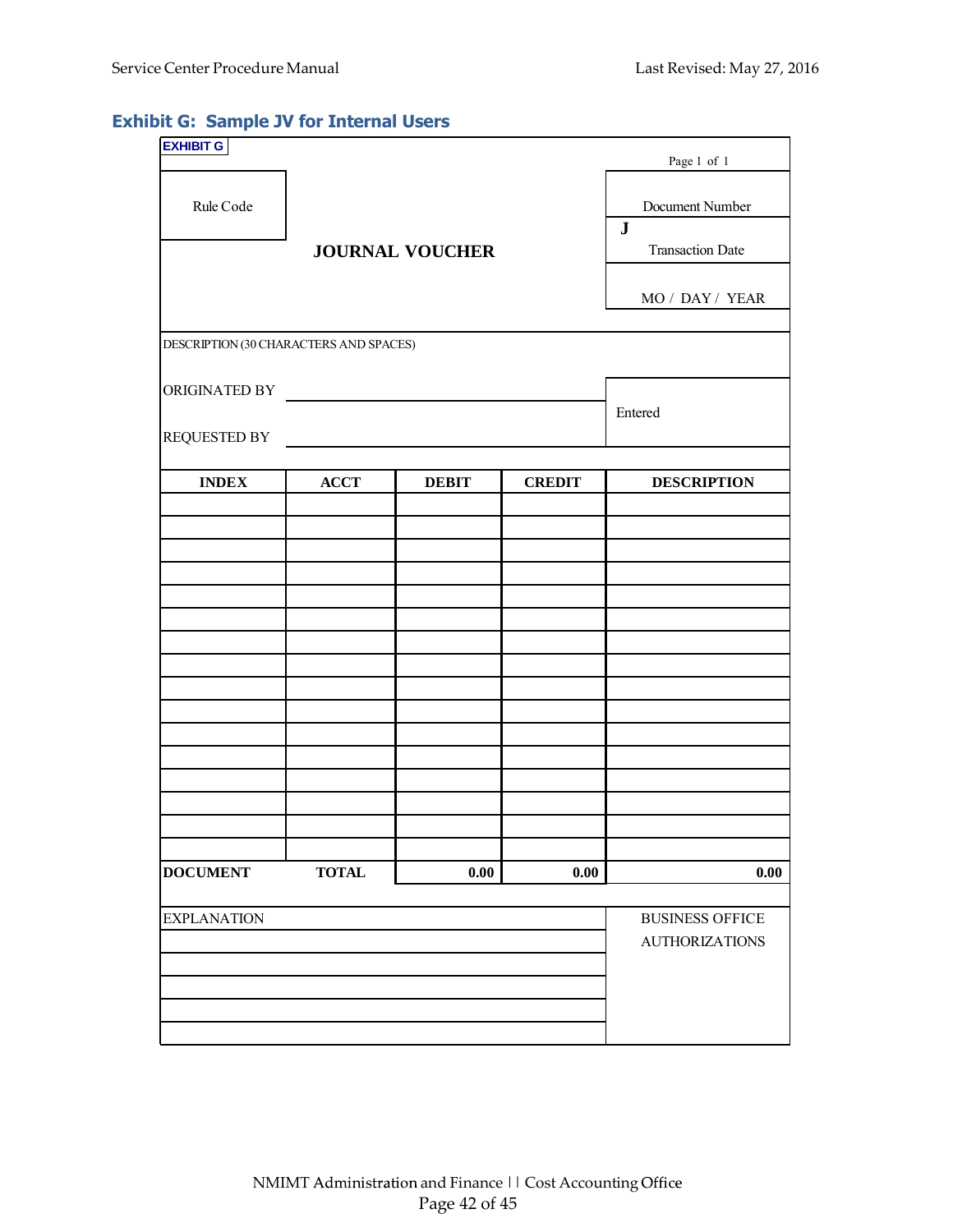| <b>EXHIBIT G-1</b>                                        |              |                        |               | Page 1 of 1                     |
|-----------------------------------------------------------|--------------|------------------------|---------------|---------------------------------|
| Rule Code                                                 |              |                        |               | Document Number<br>$\mathbf{J}$ |
|                                                           |              | <b>JOURNAL VOUCHER</b> |               | <b>Transaction Date</b>         |
|                                                           |              |                        |               | 05/13/10                        |
|                                                           |              |                        |               | MO / DAY / YEAR                 |
| Service Center charges for April 2010                     |              |                        |               |                                 |
| DESCRIPTION (30 CHAI ACTERS AND SPACES)                   |              |                        |               |                                 |
| ORIGINATED BY Dee Anay                                    |              |                        |               |                                 |
| <b>REQUESTED BY</b>                                       | I. C. Bugs   |                        |               | Entered                         |
| <b>INDEX</b>                                              | <b>ACCT</b>  | <b>DEBIT</b>           | <b>CREDIT</b> | <b>DESCRIPTION</b>              |
| 103022                                                    | 710001*      | 80.00                  |               | 1 - Unassisted                  |
| 103022                                                    | 710001*      | 80.00                  |               | 1 - Unassisted                  |
| ABCD10                                                    | 710001*      | 220.00                 |               | 1 - Assisted                    |
| PXRX90                                                    | 710001*      | 160.00                 |               | 2 - Unassisted                  |
| A15010                                                    | 710001*      | 160.00                 |               | 2 - Unassisted                  |
| A15010                                                    | 710001*      | 160.00                 |               | 2 - Unassisted                  |
| 270555                                                    | 560106       |                        | 860.00        |                                 |
|                                                           |              |                        |               |                                 |
|                                                           |              |                        |               |                                 |
| <b>DOCUMENT</b>                                           | <b>TOTAL</b> | 860.00                 | 860.00        | 1,720.00                        |
| <b>EXPLANATION</b>                                        |              |                        |               | <b>BUSINESS OFFICE</b>          |
| April 2010 Internal User charges for                      |              |                        |               | <b>AUTHORIZATIONS</b>           |
| <b>Thermal Analysis Service Center</b>                    |              |                        |               |                                 |
| $*$ may use account code 710003 if providing lab services |              |                        |               |                                 |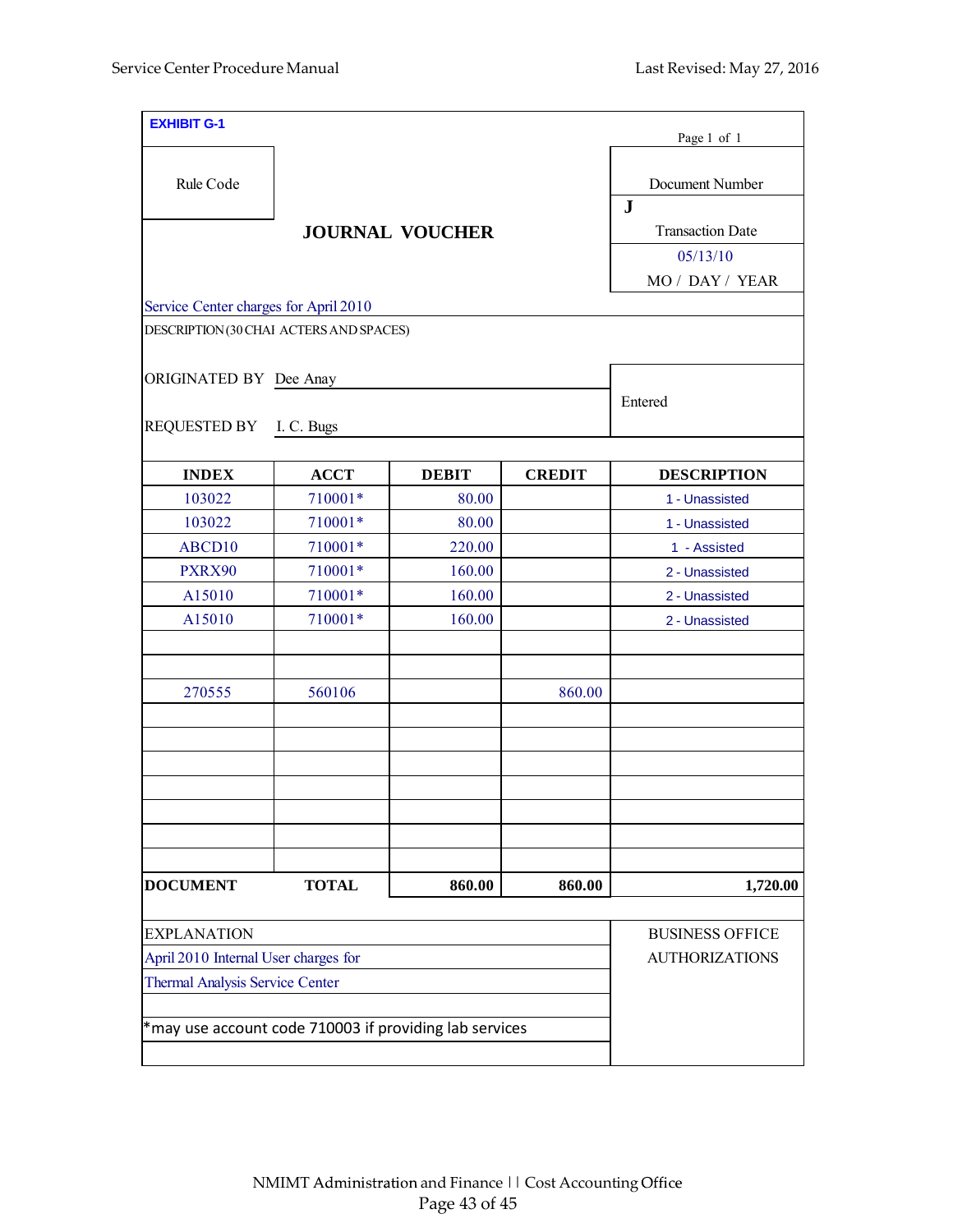# **Exhibit H: Sample Invoice for External Users**

|                            |                                      | V MEXICO TE                                 |                                  |                                    | Invoice $#$<br>Date: |                                  |
|----------------------------|--------------------------------------|---------------------------------------------|----------------------------------|------------------------------------|----------------------|----------------------------------|
| Service Center Department: |                                      |                                             |                                  | Service Center Manager:            |                      |                                  |
| Service Center Name:       |                                      |                                             |                                  |                                    |                      |                                  |
|                            | <b>Customer Billing Information:</b> |                                             |                                  | Terms of Payment: Due upon receipt |                      |                                  |
| Name:                      | <b>XYZIndustry</b>                   |                                             |                                  |                                    |                      | Make payable to: New Mexico Tech |
| Address:                   | Accounts Payable, POBox 1234         |                                             | Mail to:                         | <b>New Mexico Tech</b>             |                      |                                  |
| City/State/ZIP:            | Albuquerque, NM 87196                |                                             |                                  | <b>801 Leroy Place</b>             |                      |                                  |
| Phone:                     | 505-555-5555                         |                                             |                                  | <b>Wells Hall Rom 44 - SPA/CAO</b> |                      |                                  |
| Contact:                   | John Doe                             |                                             |                                  | <b>Socorro, NM87801</b>            |                      |                                  |
| <b>Service Date</b>        | ServiceDescription                   |                                             | <b>Ouantity</b>                  | Price                              |                      | <b>Amount</b>                    |
| 7/9/2010                   | Sample analysis                      |                                             | $\mathbf{1}$                     | \$                                 | 320.00               | 320.00<br>\$                     |
|                            |                                      | Please send a copy of invoice with payment. |                                  | <b>Total Due</b><br>$\$\$          |                      | 320.00                           |
|                            |                                      |                                             | <b>NMTDistribution Purposes:</b> |                                    |                      |                                  |
| Credit Index-Acct          | Amount                               | Credit Index-Acct                           | Amount                           | If Applicable                      |                      | <b>Total Distribution</b>        |
| 270555 - 560000            | 219.30                               | R56007-560007                               | 43.09                            | <b>GRTPAY - 210004</b>             |                      |                                  |
| 122XXX - 560006            | 14.52                                | 122XXX - 560007                             | 43.09                            | For Tangible Items                 |                      | \$<br>320.00                     |